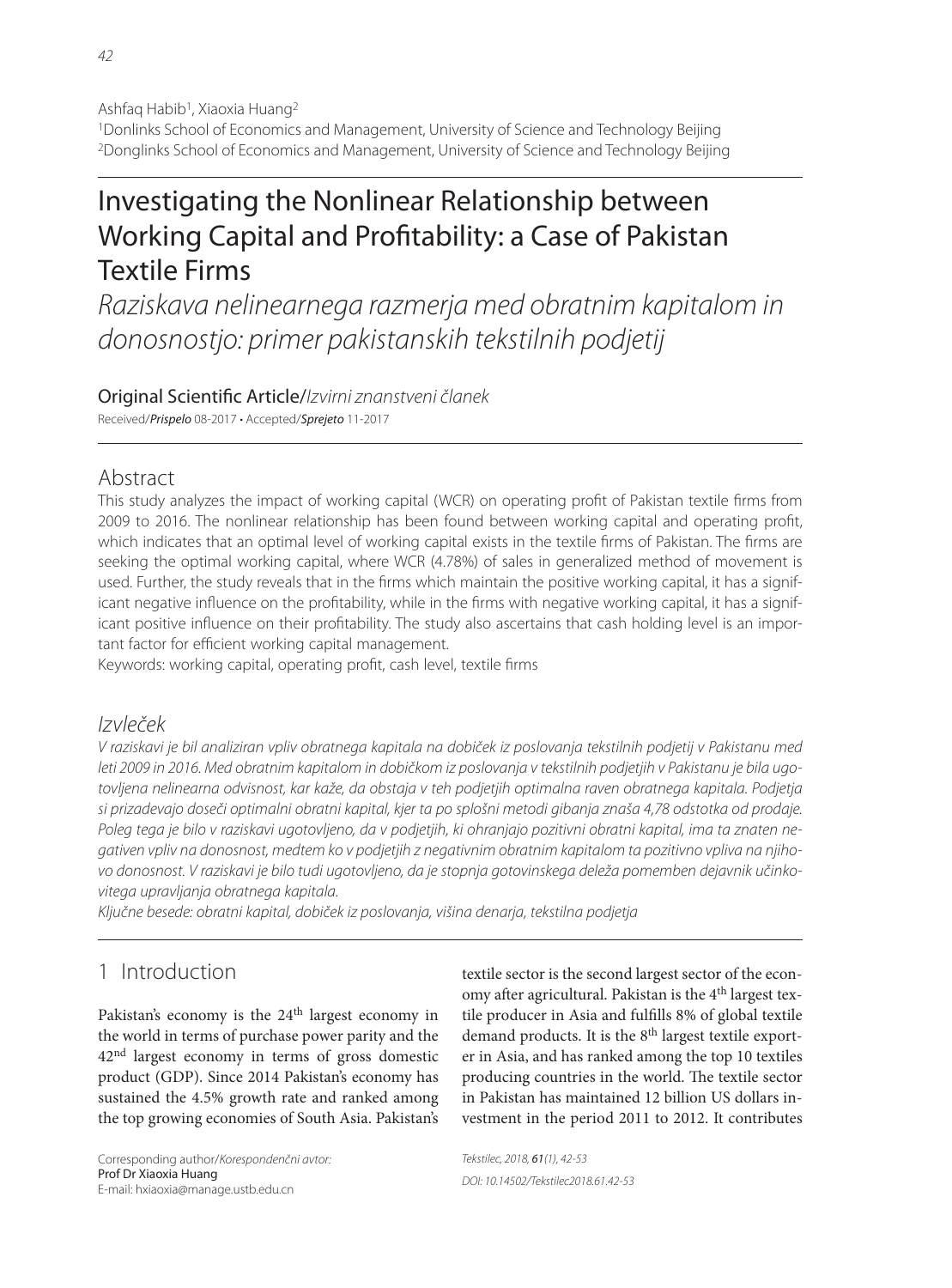approximately 9.5% to the country GDP and obtains 40% of total banking credits for the industrial sector. It also provides employment to an average 45% of total manufacturing labor force and maintains 54% share in the national exports [1–3].

The textile industry in Pakistan has also been affected by the global financial crisis 2008. The average growth rate 8.22% was found from 2001 to 2007 and  $-0.70\%$  in the period 2008 to 09. The industry maintained a sluggish growth rate of an average 0.59% from 2010 to 2016. The Pakistan's textile share in international export decreased from 13.5 billion to 12.5 billion US\$ in the years 2013 to 2015 [4].

The textile industry in Pakistan faces the number of challenges including the high-energy crisis, intensifying oil prices, lack of  $R & D$  in fiber  $\&$  cotton and the dearth of modern technology in the textile sector. The industry has also been affected by lower demand for its products in EU and US markets in the last four years. Further, the production cost has increased by the depreciation of the local currency in terms of US dollar and the increased rate of inflation in the economy. Moreover, the political and economic uncertainty in the country has also negatively affected the textile industry in Pakistan [5, 6]. This study focuses on examining the operational performance of the textile industry in Pakistan. The working capital (WCR) can be used to measure the operational performance of business [7]. Pakistan's textile industry holds a lower level of working capital 2.33% (even negative) of gross sales and the large amount of trade credits 5.12% of sales in our selected sample. The industry also maintains a large stock of inventory 7.34% of sales in our study period. Conversely, the textile sector in Pakistan maintains a higher percentage of accounts receivable 3.34% of sales. Overall, it implies that the textile industry in Pakistan has tried to use working capital to run the day-to-day operations of the business.

In such situation, working capital is important for textile firms to survive in weak financial conditions and augmented economics uncertainty. Similarly, the liquidity management (cash and cash equivalent) cannot be ignored for textile firms in good times and even so in unfavorable economic circumstances. Shortage of liquidity can cause bankruptcy and excess liquidity harmful to a firm's profitability [8]. Working capital includes current assets and current liabilities. The current assets are cash, inventories, accounts receivables and marketable securities [7].

These assets are used to make the payment of shortterm liabilities. Short-term liabilities are trade debts, short-term debts, and outstanding liabilities [9].

A higher working capital provides an opportunity to increase sales by maintaining a large stock of inventories to control the input price fluctuations and distributions. It also facilitates to extend trade credits and avails discount to make early payments. Moreover, with higher working capital, a firm can adopt the liberal trade credit policies about potential customers to boost up the sales revenue. But it requires the additional financing which increases the interest expenses and bankruptcy risk [10]. Further, the excess cash balances in working capital restrict firms to invest in the value enhancing projects and increase the opportunity cost of the business [11]. On the other hand, a lower level of working capital demands to hold a small amount of cash, to maintain a lower level of inventories, and to adopt the restrictive trade credit policy. It helps to reduce the interest expenses and the opportunity cost of debt. But it can also be caused by the liquidity crisis, shortage of inventories and reduction in sales revenue. Firms may also fail to make payment in time and increase the bankruptcy cost of the business [12].

According to Mun et al. [13], a nonlinear U-shape relationship exists between working capital and profitability. The managers are required to trade-off among the working capital components to maximize the firm's profitability. The trade-off among the current assets and current liabilities may lead to the efficient working capital management. The efficient working capital management requires that a firm can pay the short-term financial obligations and avoids over-investment in the current assets [14]. Hence, a firm can increase the profit by efficient monitoring of cash, inventories, accounts receivable and accounts payable.

Cash is the most liquid element of working capital. It directly influences the operational ability of a firm to meet its short-term financial claims [15]. Keynes [16] explains that a firm can maintain liquidity in the form of cash to meet the operational expenses which exceed its regular income. The firms also maintain cash as precautionary motives to prevent themselves against the risk of liquidity shortfall. However, it is not always beneficial to hold too much cash. Cash is the least profitable asset, and investment in cash is costly  $[17]$ . The managers may invest in less liquid assets to increase the profitability of a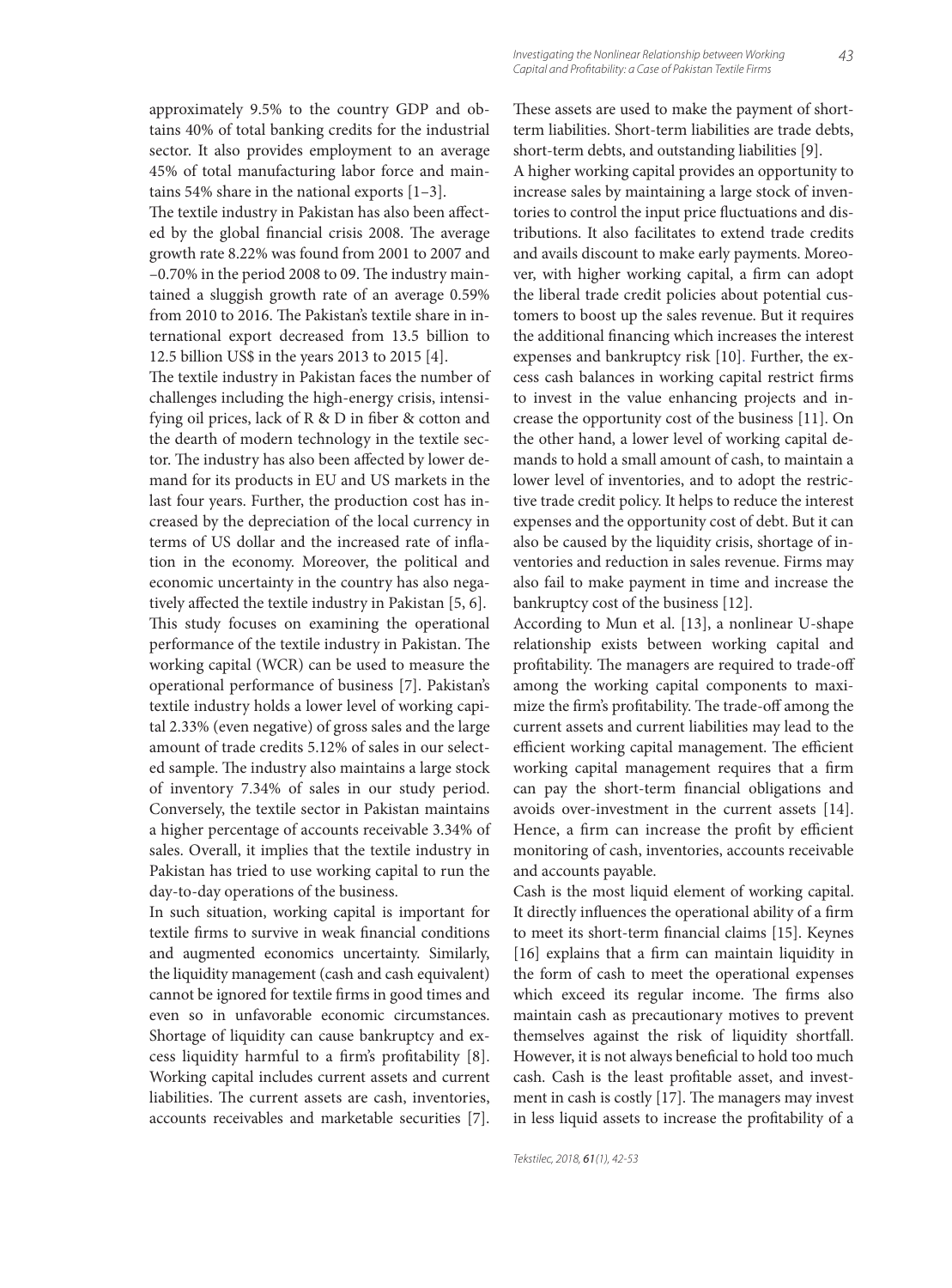firm. Myers [18] proposes a cash trade-off theory that equalizes cost and benefits of cash holding. Hence, the optimal level of cash can be obtained by trade-off among different components of the working capital.

Therefore, the aim of this study is to analyze the Ushape relationship between working capital and operating profit of the textile firms in Pakistan. This research also focuses on determining the optimal level of working capital that performs an important role to design the efficient level of working capital. It supports to overcome the limitations and difficulties faced by the textile industry in Pakistan to manage the business operations smoothly. Finally, we also examine the cash holding level that performs a pivotal role in the relationship between profitability and working capital.

### 2 Literature review

#### 2.1 Working capital

Working capital is used to measure the short-term operational performance of the business. The operational risk and returns are generated from the procurement of inventories from vendors and collection of accounts receivable from customers. Cash conversion cycle (CCC) has been accepted to measure the risk and rewards associated with operations of business [19]. CCC reflects the length of time a firm needs to convert inventories, accounts receivable, and accounts payable into cash. Traditionally, CCC has been used as a proxy of working capital to investigate the influence of working capital on operating profit [14, 20-23]. In fact, CCC reflects the operational side (inventories, accounts receivable, and accounts payable) of a firm's working capital. In this manner, previous research studies used CCC to measure the operational performance of the business.

The relationship between CCC and the firm's profitability was analyzed in seven industries from 1974 to 1993 [24]. The results suggested that a lower level of CCC was associated with higher profitability in several industries. The negative association between CCC and operating profit was also found in Saudi Arabia's listed firms [20]. Similarly, the CCC also developed the negative association with operating profit in Japanese firms 1999–2004 [22]. The negative association of CCC with operating profit indicates that firms are maintaining an efficient level of working capital to run the routine operation of the business. At lower level of CCC a firm is rotating inventory more quickly, maintaining a higher percentage of accounts receivable and delaying payments to vendors as much as possible.

The effect of working capital on operating profit was investigated in small and medium-size firms of Finland [9]. The results are consistent with the prior study of Eljelly and Abuzar [20] in terms of association between operating profit and working capital. Likewise, the negative relationship has been found between CCC and profitability in Finnish listed firms in different business cycles [11]. Here, CCC indicates that Finish firms are maintaining a higher rate of accounts receivable and managing inventories more efficiently to run the business operations smoothly, while insignificant relationship was found between working capital and profitability in Belgian listed firms 1992-1996 [19].

However, a lower level of CCC may also deteriorate the firm's profitability [25]. If the level of inventory is reduced too much, it can cause the interruption in the manufacturing process, can increase the carrying cost of raw material, and cannot avail the adequate amount of discount from suppliers. Wang and Yung [26] identify that if a firm maintains a lower level of inventory, the sales may also be reduced due to the shortage of product in the market. Further, the restricted credit policies can destroy the relationship with potential customers. Similarly, paying trade credits after an extended period of time and demanding more credits from suppliers may damage the firm's reputation [27].

According to Baos-Caballero et al. [12], the inverse relationship exists between CCC and profitability. They argued that a firm should increase the volume of working capital by increasing the investment in inventories and accounts receivable to boost up sales when CCC is too short. However, the effect of CCC is turned negative on a firm's performance after a certain point when CCC is too large. Hence, the managers have to find an optimal level of inventories, accounts receivable, and accounts payable to maximize the firm's profitability. Aktas et al. [11] also suggest that a nonlinear relationship exists between working capital and profitability in American manufacturing firms. They argue that US firms can enhance the operational performance by increasing investment in under-invested working capital or by reducing the over-invested working capital. Similarly, some other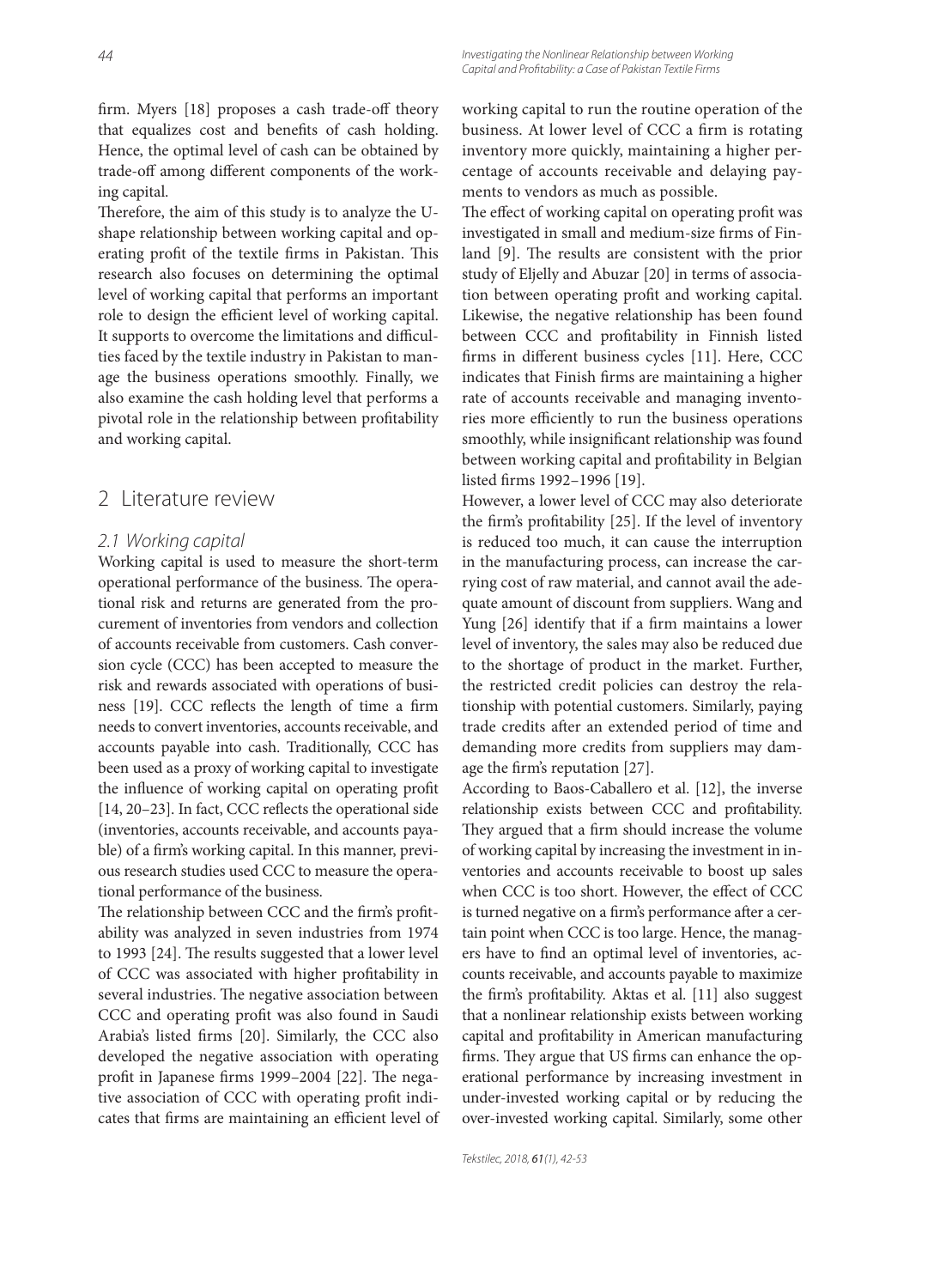studies have also found the nonlinear relationship between working capital and profitability [13, 28]. Their findings are consistent with the studies of  $[11]$ and [12].

After a detailed literature review, it has been observed that these studies only capture the operational side of working capital and ignore the financial side (cash, marketable securities, outstanding liabilities and short-term debt) which plays an essential role in determining the relationship between working capital and profitability. It has also been found that the effect of working capital on profitability has changed due to the change in the characteristics and environment of each industry. The managers are required to trade-off among the different components of working capital to enhance the firm's profitability. This trade-off in working capital may create a nonlinear relationship between profitability and working capital. So, overall, it has been found that working capital may develop a nonlinear U-shape relationship with profitability. Therefore, we propose the hypotheses:

- Hypothesis 1: The nonlinear relationship exists between working capital and operating profit in the textile firms in Pakistan.
- Hypothesis 2: If the textile firms maintain the positive working capital, the negative relationship will be developed between working capital and operating profit.
- Hypothesis 3: If the textile firms maintain the negative working capital, the positive relationship will be developed between working capital and operating profit.

#### 2.2 Cash holding

The primary motives of cash holding are transaction motive, precautionary motive, tax motive and agency motive. The objective of transaction motive is to reduce the liquidating cost of assets instead of holding cash at the time of emergency [29]. In precautionary motive, companies maintain sufficient amount of cash than their desired level to meet the unexpected situations in future. The large tax paying companies manage cash for payment of tax obligations [30]. In agency motive, managers prefer to hold cash rather than distribute dividends among equity holders [31]. Working capital should be maintained with consistent profitability and sound liquidity for quick customer's response [32]. Managers need to find an optimal level of liquid assets to run operations

smoothly. The smooth operational strategy in working capital and capital structure characterize the level of cash holding [33].

Corporate liquidity is considered an economical source of financing to finance the growth opportunity as compared to generate the funds from the external market. The internal source of financing is reduced by the financial distress cost. But the free cash flows may increase the agency cost of shareholders. The firms can trade-off between the cost and benefits of internal financing to determine the optimal cash holding level [12].

The value of cash holding was analyzed in Chinese listed firms from 1993 to 2007. They argued that a firm could earn the higher profit and growth rate by holding a large amount of cash. The cash holding level also developed the inverse relationship with networking capital [34]. The firms that maintain the positive working capital and positive cash holding are expecting a higher uncertainty in future and poor ability to generate cash flows from operations. The positive working capital and positive cash holding increase the firm's opportunity costs, which negatively influences the firm's profitability [12].

On the other hand, if a firm has the capacity to generate efficient cash flows from the operation, it increases the non-cash assets in working capital. It reduces the opportunity cost of cash holding, which positively influences the firm's profitability [13]. Therefore, the relationship between working capital and profitability is affected by the level of cash holding. Hence, the cash performs a moderating role between profitability and working capital.

- **Hypothesis 4:** If the positive working capital exists in the textile firms in Pakistan, the negative relationship between operating profit and working capital will be influenced by the level of cash holding.
- **Hypothesis 5:** If the negative working capital exists in the textile firms in Pakistan, the positive relationship between operating profit and working capital will be influenced by the level of cash holding.

# 3 Data and methodology

#### 3.1 Sample

This study uses the financial data of the Pakistan listed textile firms from 2009 to 2016. The data has been extracted from the balance sheet analysis and published financial statements of textile firms compiled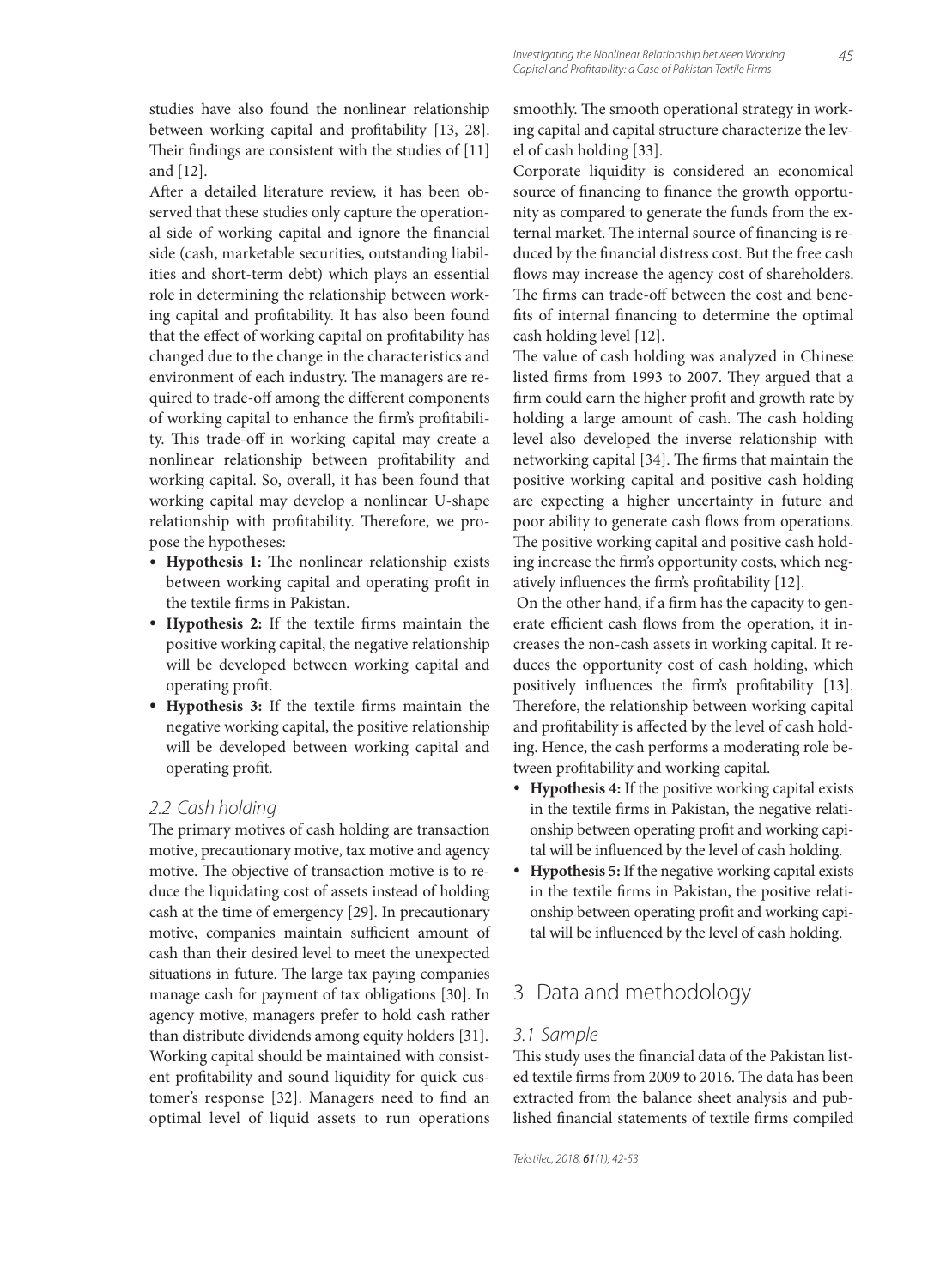46 Investigating the Nonlinear Relationship between Working Capital and Profitability: a Case of Pakistan Textile Firms

by the Central Bank of Pakistan. A total of 152 textile firms is listed in the Karachi stock exchange from 2009 to 2016 and became the part of our sample study. To normalize the data, 1% outliers has been converted into average in the whole data sets. The Cronbach's alpha is used to check the reliability of data. The alpha value  $(0.78)$  confirms that the data is normal and can be used for research purposes. For the final analysis, this study uses 8 years of data of 152 firms, and 1216 panel observations from 2009 to 2016.

#### 3.2 Variables

This study uses the Return on assets (ROA) as the dependent variable for a proxy of a firm's operating profit. The working capital and its components (cash, inventory, accounts receivable and accounts payable) are used as independent variables. To find a unique relationship between profitability and working capital, the whole sample is divided into positive and negative working capital groups. The reason behind this is to examine the traditional view of working capital that a higher level of working capital enhances the value of the firm, while an opposite view maintains that a higher level of working capital negatively influences the firm's performance. Hence, it is not suitable to examine the whole sample mutually without considering the level of working capital.

Working capital consists of cash assets (cash + cash equivalent – short-term debts) and non-cash assets (inventory + accounts receivable – accounts payable). The cash holding rate of cash assets (CHR  $=$ cash + cash equivalent – short-term debts/sales) is used as a measure of cash holding level. While, the cash conversion rate of non-cash assets (CCR = inventory + accounts receivable – accounts payable/ sales) is used as a measure of cash conversion cycle. The interaction term (CHR\*WCR) is created to find the moderating role of cash. The dummy variable is created 1 for positive CHR and 0 for negative CHR. The firm's size, leverage, growth, and gross domestic product are also used as control variables in this research. Table 1 shows the variables interpretation, and their acronyms used in this study.

The redundant variable test is applied to check the reliability of explanatory variables in the regression equations. All variables are found statistically significant during the redundant test. Similarly, the multicollinearity is checked through tolerance (Toler) and variance inflationary factor (VIF). The value of Toler and VIF for working capital rate (WCR  $= 0.58$ ) – Toler,  $1.12$  – VIF), firm size (FS = 0.52 – Toler,  $1.07 - VIF$ ), sales growth (Growth = 0.96 – Toler, 1.02 – VIF), leverage (LEV = 0.81 – Toler, 1.12 – VIF), and gross domestic product (GDP =  $0.81$  – Toler, 1.10 – VIF) are greater than 0.5 and less than 2 respectively. The value of Toler and VIF shows

| Variable                 | Acronyms         | Variables interpretation                                 |
|--------------------------|------------------|----------------------------------------------------------|
| Return on assets         | <b>ROA</b>       | Earnings before interest and taxes/Total assets          |
| Working capital rate     | WCR              | Current assets-Current liabilities/Sales                 |
| Square of WCR            | WCR <sup>2</sup> | Square of WCR to find the nonlinear relationship         |
| Inventory rate           | <b>INVR</b>      | Inventory/Sales                                          |
| Account receivables rate | ARR              | Accounts receivable/Sales                                |
| Account payables rate    | <b>APR</b>       | Accounts payable/Sales                                   |
| Positive WCR             | <b>PWCR</b>      | Cash + Non-cash assets more than current debt/ Sales     |
| Negative WCR             | <b>NWCR</b>      | Cash + Non-cash assets less than current debt/Sales      |
| Cash holding rate        | <b>CHR</b>       | Cash + Cash equivalent - Short term debts/Sales          |
| Cash conversion rate     | <b>CCR</b>       | Inventory + Accounts receivable - Accounts payable/Sales |
| Firm size                | FS.              | Log of fixed assets                                      |
| Sales growth             | Growth           | Percentage growth in sales                               |
| Leverage                 | <b>LEV</b>       | Long term debt/Total assets                              |
| Gross domestic product   | GDP              | Percentage growth in GDP                                 |

*Table 1: Variables interpretation and their acronyms*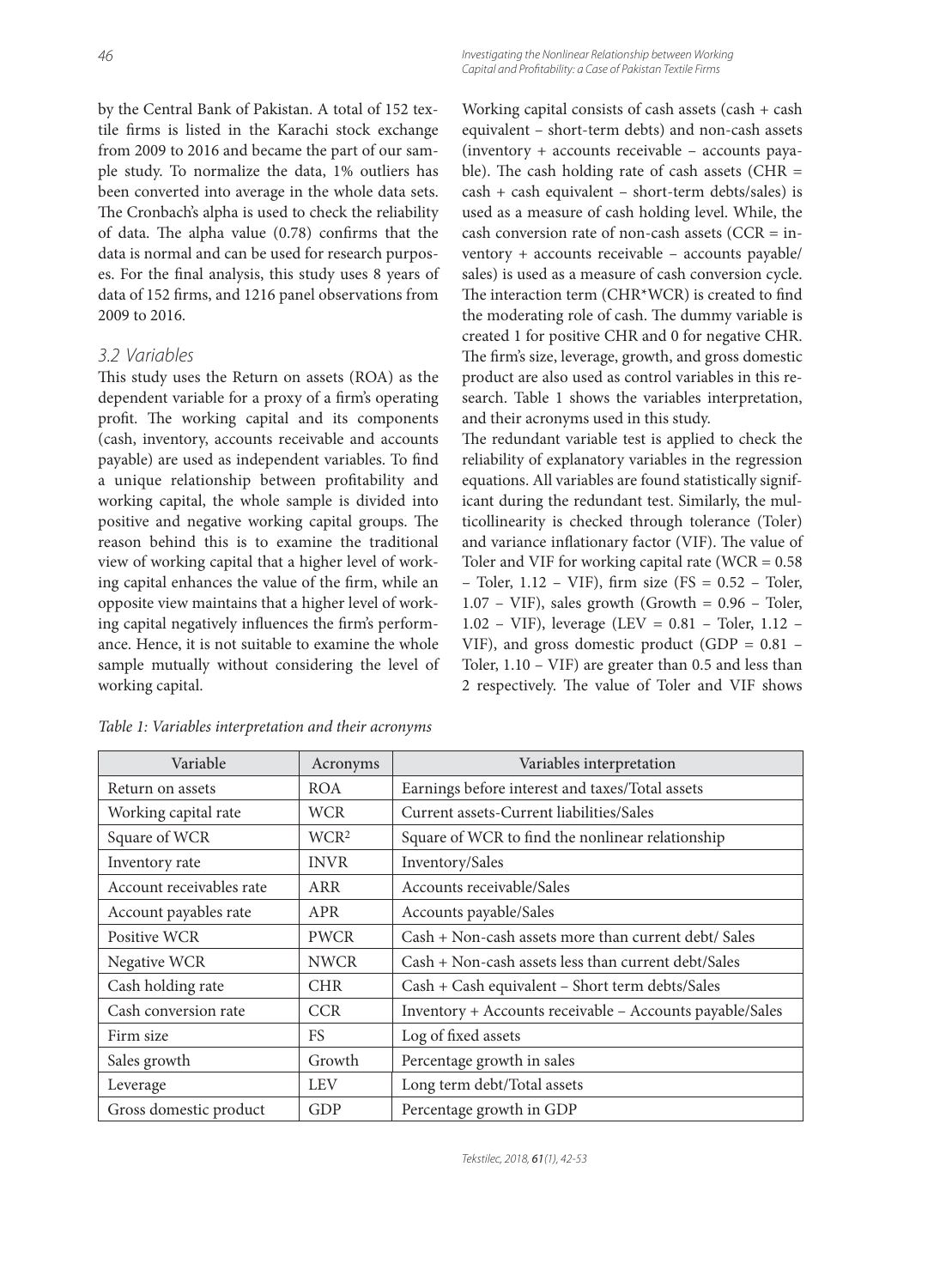that no serious multicollinearity problem exists among the explanatory variables.

#### 3.3 Regression analysis

The study uses the panel data regression statistics to examine the operational performance of the textile firms in Pakistan. First, the panel ordinary least squares (OLS) regression method is applied to Equation 1 to explore the nonlinear relationship. Further, the panel fixed effect (FE) and panel generalized method of movement (GMM) are also applied to assure the results are robust. The FE method is used to remove serially correlated errors in Equation 2. The Hausman test is applied to choose fixed or random effect method. The Cross section random chi-square statistics (7.86) under Hausman test effect is significant, therefore the fixed effect method is used instead of the random effect method.

Further, the GMM is applied to control the endogeneity problem in Equation 3. The endogeneity problem occurs when one or more explanatory variables are correlated with errors term  $(\mu_{i,t})$ . It can be the result of omitted variables or measurement errors. The proper instrument variables are used to deal with the endogeneity problem that correlate with indogenous independent variables but do not correlate with errors. Arellano and Bond (1991) argue that lag-regression and lag-difference of all independent variables can be used as instrument variables to deal the endogeneity problem. For the final analysis, the following methods are used to investigate the relationship between ROA and WCR.

1-panel least square regression statistics (OLS)  $ROA = \beta_0 + \beta_1(WCR) + \beta_2(WCR)^2 + \beta_3(FS) +$  $+ \beta_4(Growth) + \beta_5(LEV) + \beta_6(GDP) + \mu$  (1)

2-panel fixed effect regression statistics (FE)  
\n
$$
ROA_{i,t} = \beta_0 + \beta_1(WCR_{i,t}) + \beta_2(WCR_{i,t}^2) + \beta_3(FS_{i,t}) +
$$
  
\n $+ \beta_4(Growth_{i,t} + \beta_5(LEV_{i,t}) + \beta_6(GDP_{i,t}) + \alpha_i + \mu_{i,t}$  (2)

3-panel generalized method of movement regression statistics (GMM)

$$
ROA_{i,t} = \beta_0 + \beta_1 (ROA_{i,t-1}) + \beta_2 (WCR_{i,t}) ++ \beta_3 (WCR_{i,t}^2) + \beta_4 (FS_{i,t}) + \beta_5 (Growth_{i,t})
$$
(3)

where  $ROA_{i, t-1}$  is an instrument used to remove endogeneity.

Standard:  $WCR_{i,p}$  FS<sub>i,p</sub>, Growth<sub>i,p</sub>, LEV<sub>i,p</sub>, GDP<sub>it</sub>

### 4 Results and discussion

#### 4.1 Descriptive statistics

Table 2 shows the descriptive statistics of the firms' whole sample, positive working capital group, and the negative working capital group of textile firms from 2009 to 2016. The mean of ROA  $(0.02)$  and Std. dev.  $(0.11)$  in the whole sample are not significantly different to the mean of ROA (0.01) and Std. dev. (0.11) in the negative working group. But it is significantly different to the mean of ROA (0.07) in the positive working capital group, but Std. dev. (0.09) is almost the same.

*Table 2: Descriptive statistics of Whole Sample, Positive WCR, and Negative WCR*

| Variables   | Whole sample |           |      |         | Positive WCR |      | Negative WCR |           |      |
|-------------|--------------|-----------|------|---------|--------------|------|--------------|-----------|------|
|             | Mean         | Std. dev. | Max  | Mean    | Std. dev.    | Max  | Mean         | Std. dev. | Max  |
| <b>ROA</b>  | 0.02         | 0.11      | 0.35 | 0.07    | 0.09         | 0.25 | 0.01         | 0.11      | 0.35 |
| <b>WCR</b>  | $-0.49$      | 0.65      | 0.94 | 0.16    | 0.29         | 0.94 | $-0.72$      | 0.73      | 0.53 |
| <b>CHR</b>  | $-0.26$      | 0.53      | 1.76 | 0.04    | 0.34         | 0.81 | $-0.36$      | 0.55      | 1.76 |
| <b>CCR</b>  | $-0.27$      | 0.58      | 0.50 | $-0.03$ | 0.09         | 0.45 | $-0.36$      | 0.65      | 0.50 |
| <b>ARR</b>  | 0.05         | 0.17      | 1.18 | 0.02    | 0.02         | 0.09 | 0.07         | 0.19      | 1.18 |
| <b>INVR</b> | 0.15         | 0.27      | 1.91 | 0.07    | 0.04         | 0.16 | 0.17         | 0.31      | 1.91 |
| <b>APR</b>  | 0.50         | 0.76      | 3.50 | 0.11    | 0.06         | 0.31 | 0.64         | 0.85      | 3.51 |
| <b>FS</b>   | 6.93         | 0.41      | 7.87 | 7.01    | 0.54         | 7.87 | 6.90         | 0.35      | 7.53 |
| Growth      | 0.26         | 0.75      | 6.35 | 0.12    | 0.22         | 0.38 | 0.31         | 0.86      | 6.35 |
| <b>LEV</b>  | 0.60         | 0.24      | 1.46 | 0.47    | 0.2          | 0.88 | 0.65         | 0.24      | 1.46 |

Tekstilec, 2018, 61(1), 42-53 Tekstilec, 2018, 61(1), 42-53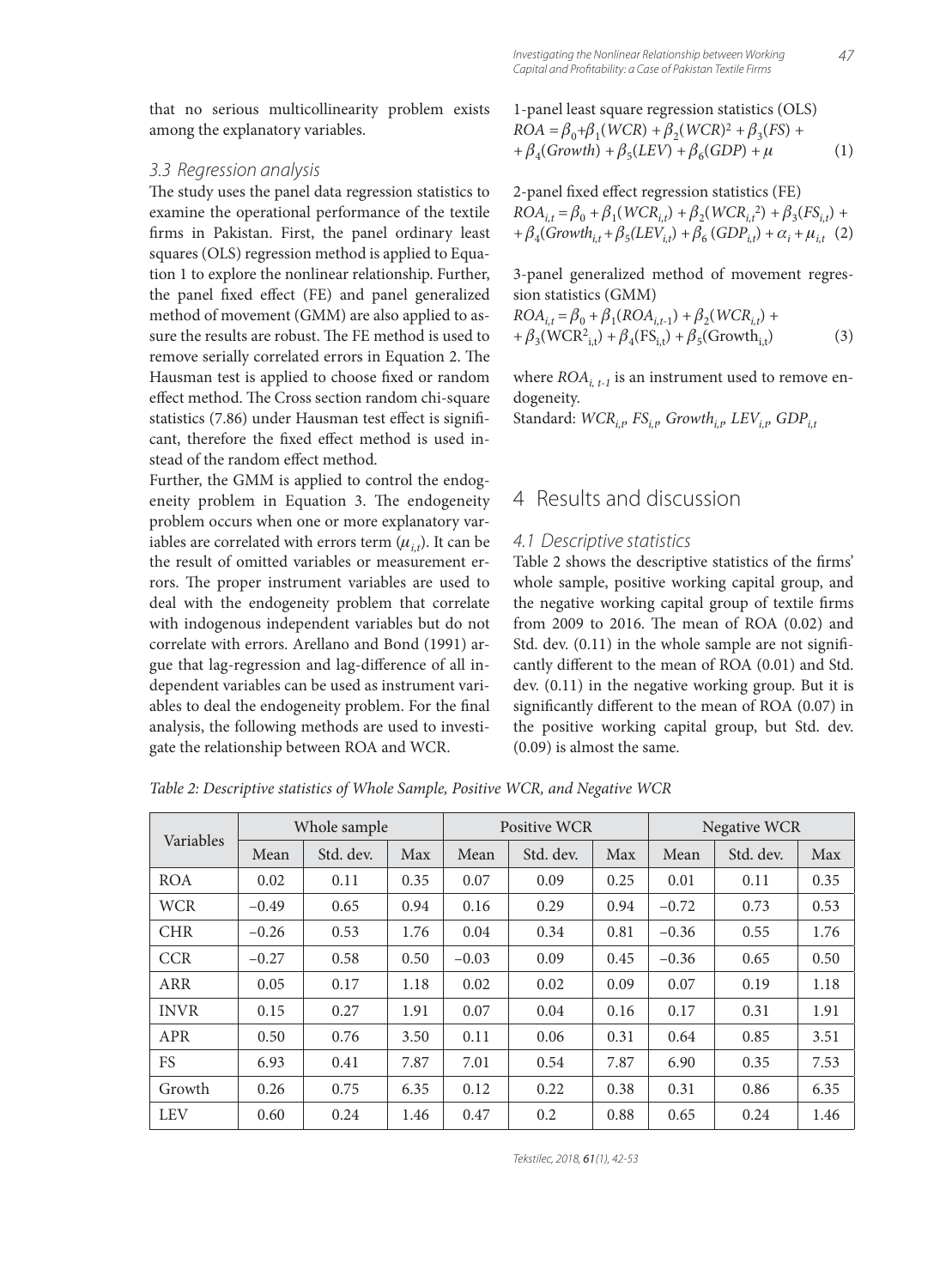The mean of WCR  $(-0.49)$  in the whole sample indicates that majority of textile firms hold the negative working capital to run the routine operations of the business. The mean value of APR  $(0.64)$  in the negative working capital group is higher than the mean value of APR (0.11) in the positive working capital group. It implies that firms which have the negative working capital make payment to suppliers after a long period. The mean values of APR are highest among the components of CCR (INVR, ARR, and APR) both in positive and negative working capital groups, which shows that overall textile firms are enjoying a high level of trade credits.

Both positive WCR and negative WCR groups are further divided into their sub-group on the basis of Cash Holding Rate (CHR) as shown in Table 3. Positive WCR group is divided into positive CHR group and negative CHR group. But the negative WCR group only contains the negative CHR group. In other words, all firms in negative WCR group have only negative CHR.

In the positive WCR group, the sub-group positive CHR and sub-group negative CHR, the mean values of ROA (0.08) and (0.06) in both groups are not significantly different to each other respectively. However, the mean of CHR in positive CHR group (0.25) and the mean of CHR in negative CHR group  $(-0.10)$  are significantly different to each other. It indicates that positive CHR firms hold more liquid assets than negative CHR firms and face a lower bankruptcy risk. Similarly, CCR (–0.05) and (–0.01) in both groups are significantly different to each other. The positive CHR group has earned higher ROA (0.08), WCR (0.31), Growth (0.10) and LEV (0.32), but lower CCR (–0.05) than the negative CHR group in Table 3.

In the negative WCR group, sub-group negative CHR, the mean values of ROA (0.04), WCR (–0.72), CCR (–0.36), CHR (–0.36), Growth (0.31) are significantly different to the mean values of the positive WCR sub-groups. Overall results indicate that the mean value of ROA (0.08) is at the higher level in the positive CHR group, when the firms have positive CHR (0.25), positive WCR (0.31), and negative CCR (–0.05).

#### 4.2 Correlation analysis

Table 4 presents the results of Pearson correlation among variables. The significant correlation is found between ROA and WCR (0.35). In WCR components, only CHR has a significant positive correlation (0.28) with ROA, whereas other WCR components, ARR (–0.35), INVR (–0.31), APR (–0.34) have a significant negative relationship with ROA. However, CCR  $(0.33)$  is significantly positively correlated with ROA. All WCR components are negatively associated with WCR except CHR (0.24),

|             | Positive WCR        |           |      | Negative WCR |              |      |              |           |      |  |  |
|-------------|---------------------|-----------|------|--------------|--------------|------|--------------|-----------|------|--|--|
| Variables   | <b>Positive CHR</b> |           |      |              | Negative CHR |      | Negative CHR |           |      |  |  |
|             | Mean                | Std. dev. | Max  | Mean         | Std. dev.    | Max  | Mean         | Std. dev. | Max  |  |  |
| <b>ROA</b>  | 0.08                | 0.07      | 0.25 | 0.06         | 0.10         | 0.25 | 0.04         | 0.11      | 0.35 |  |  |
| <b>WCR</b>  | 0.31                | 0.33      | 0.94 | 0.06         | 0.20         | 0.55 | $-0.72$      | 1.28      | 0.53 |  |  |
| <b>CHR</b>  | 0.25                | 0.34      | 0.81 | $-0.10$      | 0.27         | 0.67 | $-0.36$      | 0.55      | 1.76 |  |  |
| <b>CCR</b>  | $-0.05$             | 0.06      | 0.03 | $-0.01$      | 0.11         | 0.45 | $-0.36$      | 0.65      | 0.50 |  |  |
| <b>ARR</b>  | 0.02                | 0.01      | 0.04 | 0.02         | 0.02         | 0.09 | 0.07         | 0.19      | 1.18 |  |  |
| <b>INVR</b> | 0.05                | 0.02      | 0.10 | 0.09         | 0.04         | 0.16 | 0.17         | 0.31      | 1.91 |  |  |
| <b>APR</b>  | 0.12                | 0.05      | 0.24 | 0.11         | 0.07         | 0.31 | 0.64         | 0.85      | 3.50 |  |  |
| <b>FS</b>   | 7.29                | 0.45      | 7.87 | 6.82         | 0.52         | 7.62 | 6.90         | 0.35      | 7.53 |  |  |
| Growth      | 0.10                | 0.31      | 0.38 | 0.14         | 0.15         | 0.38 | 0.31         | 0.86      | 6.35 |  |  |
| <b>LEV</b>  | 0.32                | 0.09      | 0.52 | 0.57         | 0.20         | 0.88 | 0.65         | 0.24      | 1.46 |  |  |

*Table 3: Descriptive statistics of positive CHR and negative CHR*

Positive CHR group =  $Cash + Cash$  equivalent more than the current debt Negative CHR group  $=$  Cash  $+$  Cash equivalent less than the current debt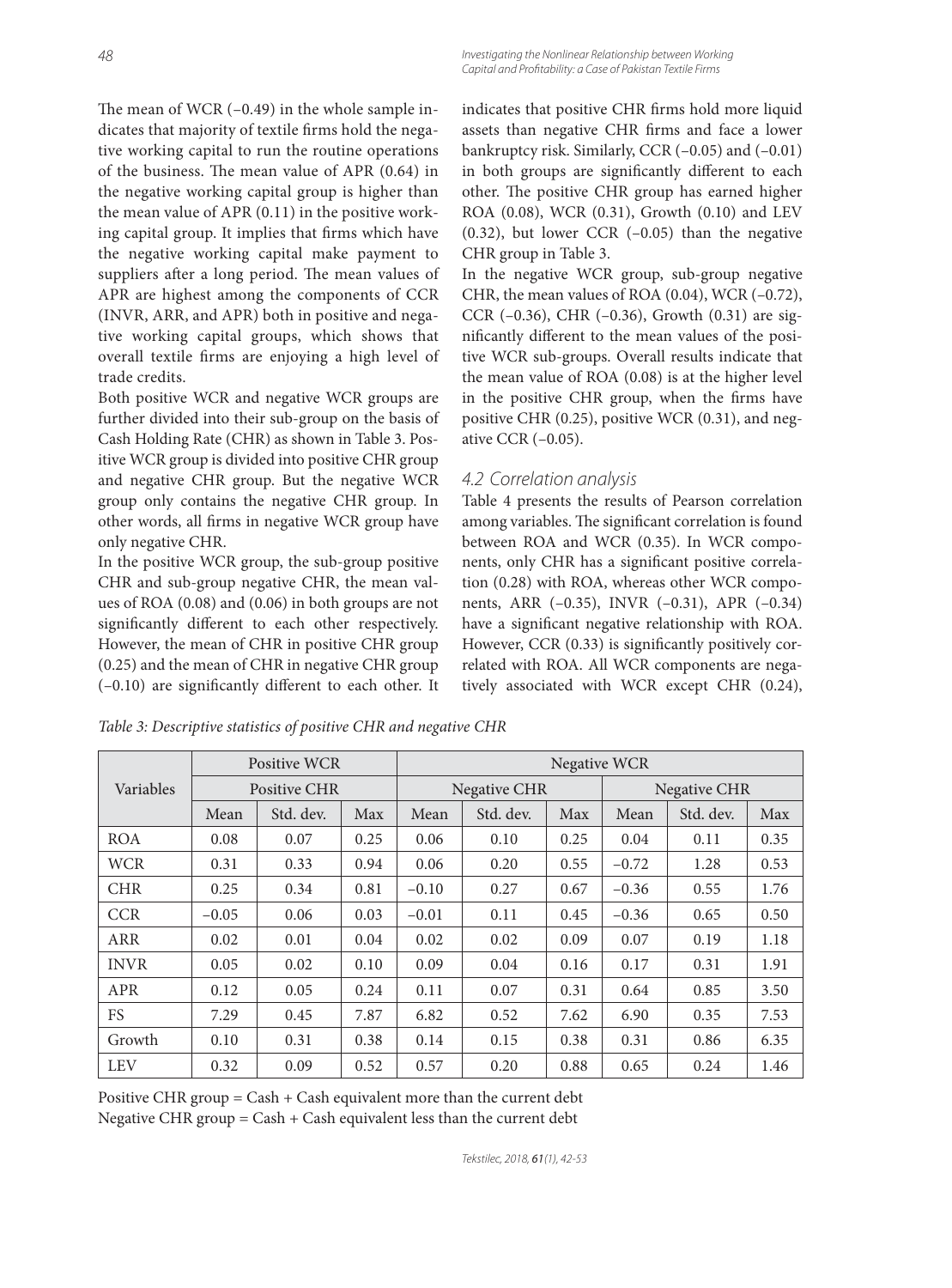| Variables   | <b>ROA</b> | <b>WCR</b>        | <b>CHR</b>        | <b>CCR</b>        | <b>ARR</b>           | <b>INVR</b>          | <b>APR</b>           | <b>FS</b>         | Growth            | <b>LEV</b>        | GDP                  |
|-------------|------------|-------------------|-------------------|-------------------|----------------------|----------------------|----------------------|-------------------|-------------------|-------------------|----------------------|
| <b>ROA</b>  | 1          | 0.35 <sup>a</sup> | 0.28 <sup>a</sup> | 0.33 <sup>a</sup> | $-0.35$ <sup>a</sup> | $-0.31$ <sup>a</sup> | $-0.34$ <sup>a</sup> | 0.31 <sup>a</sup> | 0.23 <sup>a</sup> | $-0.14^{\rm a}$   | 0.27 <sup>a</sup>    |
| <b>WCR</b>  |            | 1                 | 0.24 <sup>a</sup> | 0.41 <sup>a</sup> | $-0.35$ <sup>a</sup> | $-0.32$ <sup>c</sup> | $-0.28$ <sup>a</sup> | 0.31 <sup>c</sup> | 0.19 <sup>a</sup> | $-0.14^{\rm a}$   | 0.09 <sup>b</sup>    |
| <b>CHR</b>  |            |                   | 1                 | 0.26 <sup>b</sup> | $-0.35$ <sup>a</sup> | $-0.24$ <sup>a</sup> | $-0.26a$             | 0.32 <sup>b</sup> | 0.15 <sup>a</sup> | $-0.29b$          | 0.27c                |
| <b>CCR</b>  |            |                   |                   | 1                 | $-0.41$ <sup>a</sup> | $-0.28$ <sup>a</sup> | $-0.38^{b}$          | 0.23 <sup>a</sup> | 0.19 <sup>a</sup> | $-0.32c$          | $-0.24$ <sup>a</sup> |
| <b>ARR</b>  |            |                   |                   |                   | 1                    | 0.18 <sup>a</sup>    | 0.35 <sup>b</sup>    | 0.22c             | $-0.13a$          | 0.26 <sup>b</sup> | $-0.15^{\rm b}$      |
| <b>INVR</b> |            |                   |                   |                   |                      | 1                    | 0.37a                | 0.23 <sup>b</sup> | 0.17 <sup>a</sup> | 0.13 <sup>a</sup> | 0.06 <sup>c</sup>    |
| <b>APR</b>  |            |                   |                   |                   |                      |                      | 1                    | 0.32c             | 0.22 <sup>a</sup> | 0.24c             | $-0.01b$             |
| <b>FS</b>   |            |                   |                   |                   |                      |                      |                      | 1                 | $-0.14a$          | $-0.38b$          | $-0.04a$             |
| Growth      |            |                   |                   |                   |                      |                      |                      |                   | 1                 | 0.19a             | 0.06 <sup>b</sup>    |
| <b>LEV</b>  |            |                   |                   |                   |                      |                      |                      |                   |                   | 1                 | $-0.12c$             |
| GDP         |            |                   |                   |                   |                      |                      |                      |                   |                   |                   | 1                    |

*Table 4: Correlation among the selected variables*

<sup>a</sup> = significant at 0.01, <sup>b</sup> = significant at 0.05, <sup>c</sup> = significant at 0.10

which is significantly positively correlated with WCR. Further, it is studied, that APR (–0.28) develops a strong negative relationship with WCR, whereas INVR (–0.32) creates a weak negative correlation with WCR. The results are similar to the studies of [7] and [21] respectively.

#### 4.3 Analyses results

Table 4 shows the results of OLS, FE, and GMM regression techniques to find the nonlinear relationship between working capital and profitability. In the whole sample, WCR develops a significant positive relationship with ROA in OLS (0.06), FE (0.04), and GMM  $(0.03)$  by using equations 1–3. The WCR<sup>2</sup> term is used to find the nonlinear relationship between working capital and profitability. The WCR<sup>2</sup> develops the negative association with ROA in OLS (–0.03), FE  $(-0.03)$ , and GMM  $(-0.01)$  in the whole sample. It shows that working capital develops a nonlinear Ushape relationship with operating profit in Pakistan's textile industry as proposed in our first hypothesis (1). Using the partial derivation in terms of WCR, we have calculated the optimal level of working capital to enhance the firm's profitability. The textile firms can reach an optimal level of WCR in terms of sales in OLS (8.5%), FE (6.23%) and GMM (4.78%).

In the whole sample, the control variables leverage (LEV: –0.05 in OLS, –0.03 in FE, and –0.03 in GMM) and firm size (FS;  $-0.04$  in OLS,  $-0.03$  in FE, and  $-0.01$  in GMM) develop a significant negative

association with ROA, while the sales growth (Growth; 0.06 in OLS, 0.04 in FE, and 0.02 in GMM) and gross domestic product (GDP: 0.08 in OLS, 0.06 in FE, and 0.03 in GMM) develop a significant positive association with ROA. The results imply that control variables are also significantly influenced by the relationship between working capital and profitability in the Pakistan's textile firms. The findings are consistent with the previous studies of [12, 13] in the analysis of USA and UK firms respectively.

Further, the whole working capital is divided into positive working capital group and negative working capital group to find the unique pattern of association between working capital and profitability. In Table 5, in the positive WCR group, WCR develops a significant negative relationship with ROA in OLS  $(-0.03)$ , FE  $(-0.02)$ , and GMM  $(-0.01)$  as proposed in hypothesis 2. However, in the negative WCR group, WCR is significant positively associated with ROA in OLS (0.05), FE (0.03), and GMM (0.02) as proposed in hypothesis 3. The results indicate that the magnitude of coefficients of negative WCR under the negative WCR group is higher than that of the coefficients of positive WCR under the positive WCR group. It implies that negative working capital is more efficiently responsible for increase of the profitability than the positive WCR.

Based on the results of Arellano-Bond serial correlation test in GMM as shown in Table 5, we verified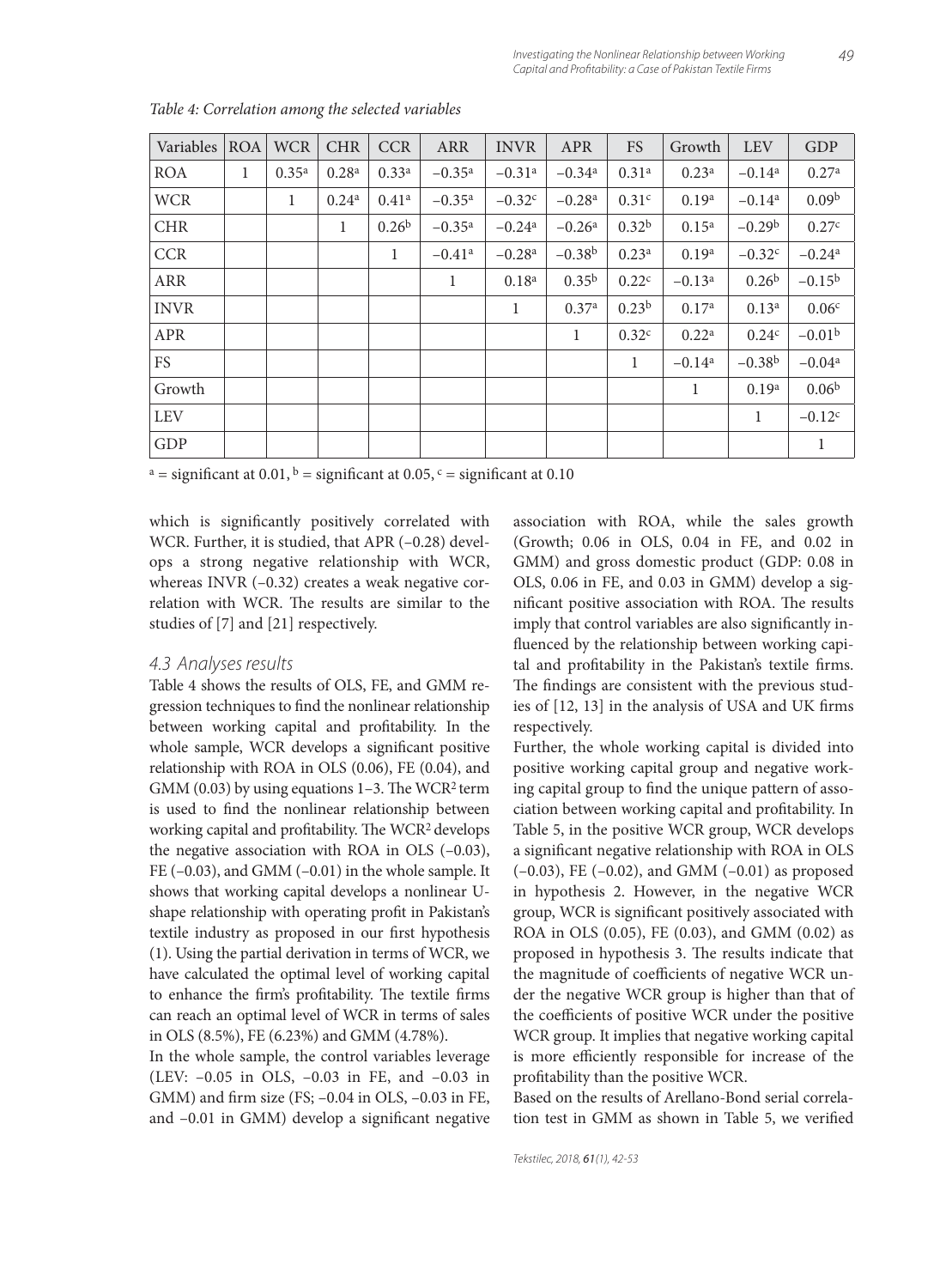| Dependent              | Whole Sample      |                   |                   |                   | <b>Positive WCR</b>  |                   |                   | <b>Negative WCR</b> |                      |  |
|------------------------|-------------------|-------------------|-------------------|-------------------|----------------------|-------------------|-------------------|---------------------|----------------------|--|
| variable<br><b>ROA</b> | <b>OLS</b>        | <b>FE</b>         | <b>GMM</b>        | <b>OLS</b>        | <b>FE</b>            | <b>GMM</b>        | <b>OLS</b>        | <b>FE</b>           | <b>GMM</b>           |  |
| <b>WCR</b>             | 0.06 <sup>a</sup> | 0.04 <sup>a</sup> | 0.03 <sup>a</sup> | $-0.03a$          | $-0.02a$             | $-0.01a$          | 0.05 <sup>a</sup> | 0.03 <sup>a</sup>   | 0.02 <sup>a</sup>    |  |
| WCR <sup>2</sup>       | $-0.03a$          | $-0.03a$          | 0.01 <sup>a</sup> |                   |                      |                   |                   |                     |                      |  |
| <b>LEV</b>             | $-0.05^{\rm a}$   | $-0.03a$          | 0.03 <sup>a</sup> | $-0.04a$          | $-0.03a$             | $-0.01a$          | 0.03 <sup>a</sup> | 0.02 <sup>a</sup>   | $-0.01a$             |  |
| Growth                 | 0.06 <sup>a</sup> | 0.04 <sup>b</sup> | 0.02 <sup>b</sup> | 0.07 <sup>a</sup> | 0.07 <sup>b</sup>    | 0.05 <sup>b</sup> | 0.08 <sup>a</sup> | 0.05 <sup>a</sup>   | 0.04 <sup>b</sup>    |  |
| <b>FS</b>              | $-0.04a$          | $-0.03a$          | $-0.01a$          | 0.03 <sup>a</sup> | 0.02 <sup>a</sup>    | 0.02 <sup>b</sup> | $-0.06b$          | $-0.05c$            | $-0.02c$             |  |
| GDP                    | 0.08 <sup>b</sup> | 0.06 <sup>b</sup> | 0.03 <sup>c</sup> | 0.07 <sup>b</sup> | 0.06 <sup>c</sup>    | 0.05 <sup>c</sup> | 0.05 <sup>a</sup> | 0.04 <sup>b</sup>   | 0.01 <sup>b</sup>    |  |
| <b>Observations</b>    | 1216              | 1216              | 977               | 476               | 476                  | 324               | 740               | 740                 | 422                  |  |
| R <sub>2</sub>         | 0.45              | 0.41              |                   | 0.44              | 0.39                 |                   | 0.41              | 0.37                |                      |  |
| Arellano-<br>Bond      |                   |                   |                   |                   |                      |                   |                   |                     |                      |  |
| 1 <sup>st</sup> Order  |                   |                   | $-5.79a$          |                   | $-2.21$ <sup>a</sup> |                   |                   |                     | $-2.83$ <sup>a</sup> |  |
| 2 <sup>nd</sup> Order  |                   |                   | 0.05              |                   | $-0.29$              |                   |                   |                     | $-0.06$              |  |

*Table 5: Regression analysis of whole sample, positive working capital, and negative working capital*

<sup>a</sup> = significant at 0.01, <sup>b</sup> = significant at 0.05, <sup>c</sup> = significant at 0.10

that the instruments used to estimate the GMM were valid and correctly specified. Hence, we cannot reject the null hypothesis that the endogeneity problem does not exist at the 2nd order for any of our regression methods. Thus, the instruments variables do not correlate with the errors in GMM and give the ro-

bust results about the endogeneity problem, which is very difficult to control in OLS and FE. Therefore, the results presented under GMM in Table 5 are more reliable and robust than the OLS and FE.

To check whether the cash is playing a moderating role in the relationship between profitability and

|                        |                   | <b>Positive WCR</b> |                   | <b>Negative WCR</b> |                   |                   |  |
|------------------------|-------------------|---------------------|-------------------|---------------------|-------------------|-------------------|--|
| Dependent variable ROA | <b>OLS</b>        | <b>FE</b>           | <b>GMM</b>        | <b>OLS</b>          | <b>FE</b>         | <b>GMM</b>        |  |
| <b>WCR</b>             | $-0.04a$          | $-0.04a$            | $-0.03a$          | 0.06 <sup>a</sup>   | 0.05 <sup>a</sup> | 0.03 <sup>a</sup> |  |
| CHR (Dummy)            | 0.06 <sup>a</sup> | 0.04 <sup>a</sup>   | 0.03 <sup>a</sup> | 0.07 <sup>a</sup>   | 0.07 <sup>a</sup> | 0.05 <sup>a</sup> |  |
| WCR*CHR (Dummy)        | $-0.05^{\rm a}$   | $-0.04a$            | $-0.02a$          | 0.03 <sup>a</sup>   | 0.03 <sup>a</sup> | 0.02 <sup>a</sup> |  |
| <b>LEV</b>             | $-0.05^{\rm a}$   | $-0.04b$            | $-0.02b$          | 0.03 <sup>b</sup>   | 0.02 <sup>b</sup> | 0.02 <sup>c</sup> |  |
| Growth                 | 0.06 <sup>a</sup> | 0.06 <sup>a</sup>   | 0.04 <sup>b</sup> | 0.07 <sup>b</sup>   | 0.05 <sup>b</sup> | 0.04 <sup>c</sup> |  |
| <b>FS</b>              | $-0.04b$          | $-0.03c$            | $-0.02c$          | $-0.06a$            | $-0.04^{\rm a}$   | $-0.02a$          |  |
| GDP                    | 0.06 <sup>b</sup> | 0.05 <sup>b</sup>   | 0.02 <sup>c</sup> | 0.05 <sup>a</sup>   | 0.05 <sup>b</sup> | 0.03 <sup>b</sup> |  |
| <b>Observations</b>    | 476               | 476                 | 308               | 740                 | 740               | 388               |  |
| $R^2$                  | 0.43              | 0.39                |                   | 0.40                | 0.38              |                   |  |
| Arellano-Bond          |                   |                     |                   |                     |                   |                   |  |
| 1 <sup>st</sup> order  |                   |                     | $-2.10^a$         |                     |                   | $-2.62^{\rm a}$   |  |
| 2 <sup>nd</sup> order  |                   |                     | $-0.20$           |                     |                   | $-0.07$           |  |

Table 6: Interaction effects of WCR and CHR

<sup>a</sup> = significant at 0.01, <sup>b</sup> = significant at 0.05, <sup>c</sup> = significant at 0.10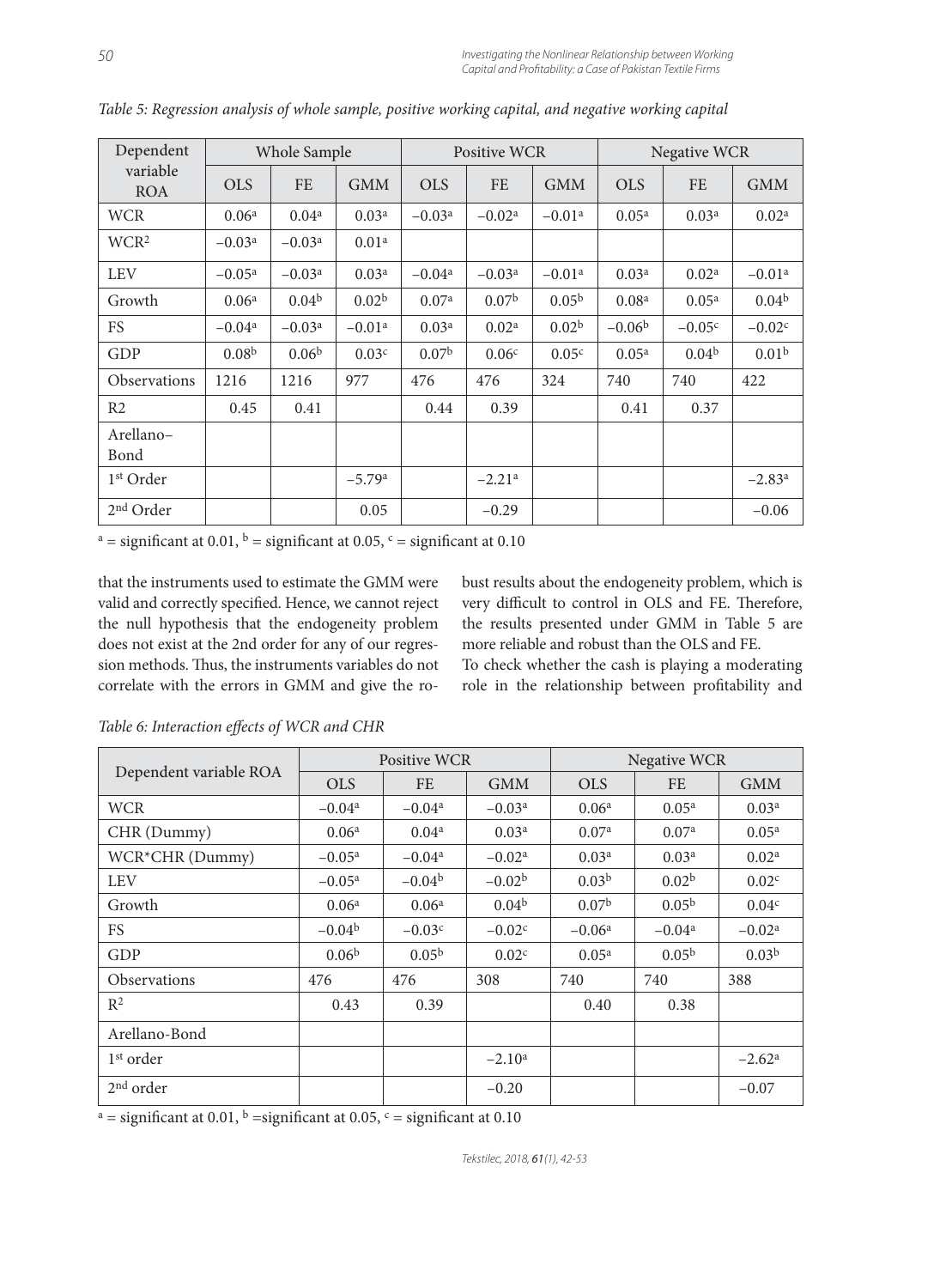working capital, we have developed the interaction term of (WCR\*CHR) in OLS, FE, and GMM as presented in Table 6. The CHR is a dummy variable that is 1 for positive CHR and 0 for negative CHR. In the positive WCR group, the interaction term (WCR $*$ CHR) has created the significant negative relationship with ROA in OLS  $(-0.05)$ , FE  $(-0.04)$ , and GMM  $(-0.02)$ . The results show that if a firm has positive working capital and increases the cash level, it will enhance the negative relationship between working capital and profitability as explained in hypothesis 4. On the other hand, in the negative working capital group, the interaction term (WCR $*$ CHR) has created the significant positive relationship with ROA in OLS (0.03), FE, (0.03), and GMM (0.02) as explained in hypothesis 5. It indicates that if a firm has negative working capital and increases the cash level, it will enhance the positive relationship between working capital and profitability. Overall results show that cash plays a moderating role to determine the relationship between working capital and profitability.

# 5 Conclusion

This study analyzes how working capital affects the operating profit of textile firms in Pakistan. The research has revealed that a significant nonlinear relationship exists between working capital and operating profit (Hypothesis 1). The study has also found that a positive working capital has negatively influenced the operating profit (Hypothesis 2). However, the negative working capital has influenced positively (Hypothesis 3). These findings are similar to the studies of Mun et al. [13] and Baos-Caballero et al. [12], where they suggest that the optimal level of working capital depends upon the firm's performance. This study also determines an optimal level of working capital 4.78% of sales in GMM model. The GMM estimator permitted us to control the non-serial correlated issues and to find the most robust results.

Further, the moderating role of cash has been examined in the relationship between working capital and operating profit. In the positive WCR group, the interaction term (WCR\*CHR) has created the significant negative relationship with profitability (Hypothesis 4), while in the negative working capital group, the interaction term (WCR\*CHR) has

Investigating the Nonlinear Relationship between Working 51 Capital and Profitability: a Case of Pakistan Textile Firms

developed the significant positive association with profitability (Hypothesis 4) It implies that cash plays a moderating role in the relationship between working capital and profitability. Hence the cash holding level is an important factor for designing the efficient working capital management.

#### 5.1 Research implication

This study suggests some theoretical and managerial implications for the textile industry in Pakistan. Theoretically, the study suggests that a nonlinear relationship exists between working capital and profitability in textile firms. The study has also found that cash plays an important role to determine the relationship between working capital and profitability. The results show that cash holding level can be used as a measure of the firm's internal cash-generating capability. The study has found the significant negative interactive effect of cash in positive working capital and significant positive interactive effect of cash in negative working capital firms. It indicates a firm can design and maintain an efficient level of working capital by trade-off cash assets with non-cash assets.

In respect of managerial implication, this research suggests that when the textile firms have the positive working capital, it is better to ease the cash conversion cycle either by paying suppliers earlier or by increasing investment in inventories. Further, when a firm is efficiently generating the cash flows from operations, it does not need to hold a large amount of cash as long as it needs to maintain sufficient amount of inventories and accounts receivable. On the other hand, when a firm does not have a sufficient amount of working capital, it needs to secure assets immediately by decreasing expenses, deferring the investment, or acquiring loans to avoid the negative effect of liquidity shortfall. Such types of textile firms in Pakistan should increase the volume of working capital until it reaches 4.78% of sales.

### References

 1. TAHIR, Mohammad, ANUAR, Melat Binti Ahmad. The determinants of working capital management and firms' performance of textile sector in Pakistan. *Quality and Quantity*, 2015, **50**(2), 605–618, doi: 10.1007/s11135- 015-0166-4.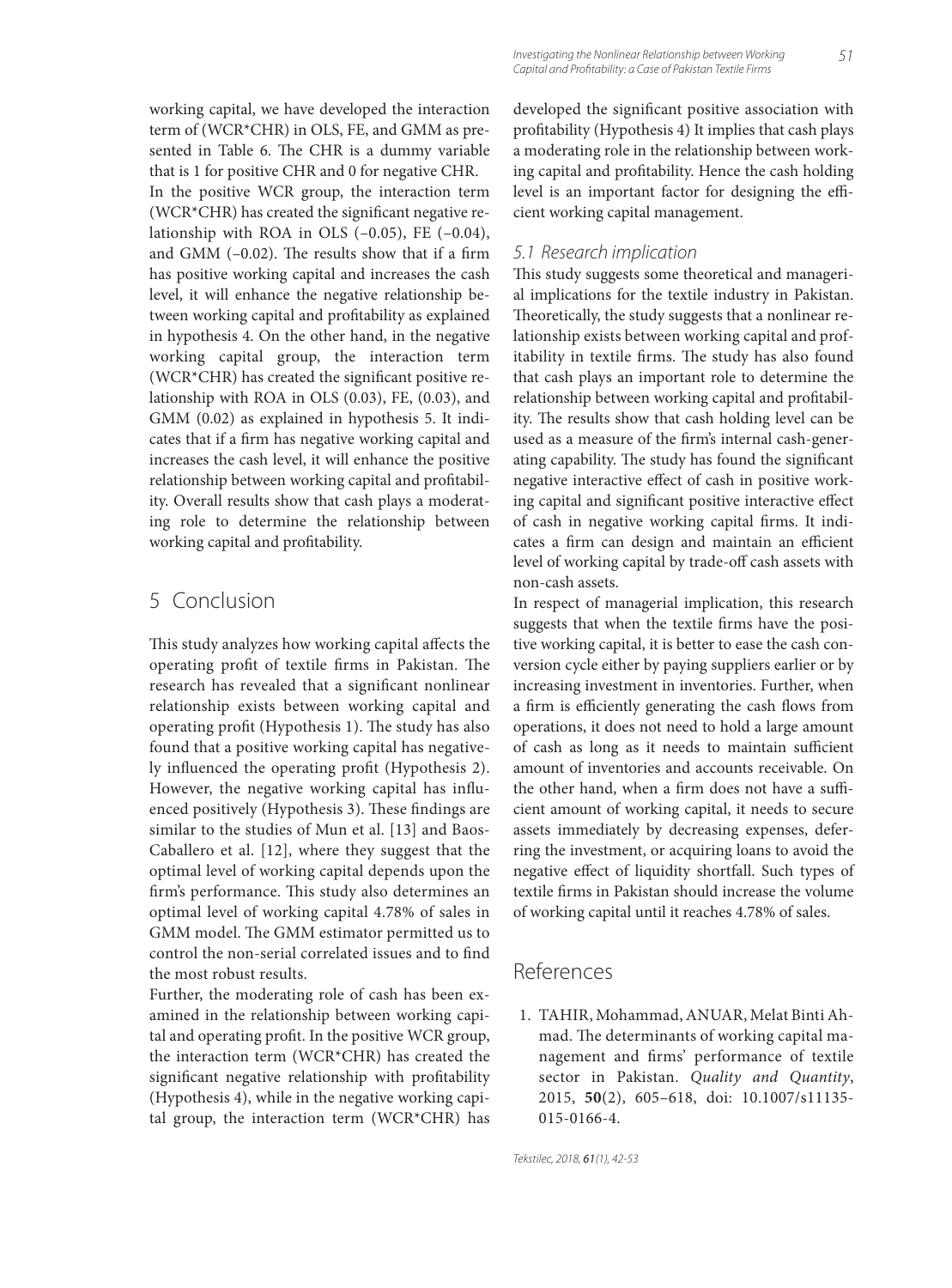- 2. RIZWAN, Sidrah, SHAH, Faiz Maqbool. Impact of working capital management on firms performance: a case of textile spinning sector in Pakistan. International Journal of Scientific and En*gineering Research*, 2015, **6**(11), 1313–1321.
- 3. Asian development outlook 2016. Asia's potential growth. *ADB Annual Report 2016*, doi: 10.22617/fls178712.
- 4. MAHMOOD, Asif. Exports performance of Pakistan: a constant market share analysis. *SBP Research Bulletin,* 2015, **11**(1), 80–86.
- 5. AHMED, Yasin. Report on textile industry of Pakistan. *Horizon Securities* [online] 2016, pp. 1–13. Available from World Wide Web: <http:// admin.umt.edu.pk/Media/Site/STD/FileManager/OsamaArticle/january/jan23/research.pdf>.
- 6. IQBAL, Nadeem, AHMAD, Naveed, KANWAL, Mehreen, ANWAR, Sonia, HAMAD, Naqvi. Impact of working capital management on firms profitability: evidences from textile sector of Pakistan. *Arabian Journal of Business and Management Review (Nigerian Chapter)*, 2014, **2**(5), 111–123.
- 7. UKAEGBU, Ben. The significance of working capital management in determining firm profitability: evidence from developing economies in Africa. *Research in International Business and Finance*, 2014, **31**(2), 1–16, doi: 10.1016/j.ribaf. 2013.11.005.
- 8. DING, Sai, GUARIGLIA, Alessandra, KNIGHT, John. Investment and financing constraints in China: does working capital management make a difference? *Journal of Banking and Finance*, 37(5), 1490-1507, doi: 10.1016/j.jbankfin.2012.03.025.
- 9. ENQVIST, Julius, MICHAEL, Graham, JUSSI, Nikkinen. The impact of working capital management on firm profitability in different business cycles: evidence from Finland. *Research in International Business and Finance*, 2014, **32**(3), 36–49, doi: 1016/j.ribaf.2014.03.005.
- 10. KIESCHNICK, Robert, LAPLANTE, Mark, MO-USSAWI, Rabih. Working capital management and shareholders wealth. *Review of Finance*, 2013, **17**(5), 1827–1852, doi: 10.1093/rof/rfs043.
- 11. AKTAS, Nihat, CROCI, Ettore, PETMEZAS, Dimmitris. Is working capital management value-enhancing? Evidence from firm performance and investments. *Journal of Corporate Finance*, 2015, 30 (1), 98-113, doi: 1016/j.jcorpfin. 2014.12.008.
- 12. BAOS-CABALLERO, Sonia, GARCA-TERUEL, Pedro J., MARTANEZ-SOLANO, Pedro. Working capital management, corporate performance, and financial constraints. *Journal of Business Research*, 2014, **67**(3), 332–338, doi: 1016/j. jbusres.2013.01.016.
- 13. MUN, Sung Gyun, SOO-CHEONG, Shawn Jang. Working capital, cash holding, and profitability of restaurant firms. *International Journal of Hospitality Management*, 2015, **48**(2), 1–11, doi: 1016/j.ijhm.2015.04.003.
- 14. EK, Ron, GUERIN, Stephen. Is there a right level of working capital? *Journal of Corporate Treasury Management*, 2011, **4**(2), 137–149.
- 15. YAZDANFAR, Darush, AHMAN, Peter. The impact of cash conversion cycle on firm profitability: an empirical study based on Swedish data. *International Journal of Managerial Finance*, 2014, **10**(4), 442–452, doi: 1108/IJMF-12-2013-0137.
- 16. KEYNES, John Maynard. *The general theory of employment, investment, and money*. New York : Harcout Brace and World, 1936, p. 472.
- 17. DOGRU, Tarik, SIRAKAYA-TURK, Ercan. The value of cash holdings in hotel firms. *International Journal of Hospitality Management*, 2017, **65**(2), 20–28, doi: 1016/j.ijhm.2017.05.004.
- 18. MYERS, Stewart C. Determinants of corporate borrowing. *Journal of Financial Economics*, 1977, **5**(2), 147–175, doi: 10.1016/0304-405(77) 90015-0.
- 19. DELOOF, Marc. Does working capital management affect profitability of Belgian firms? *Journal of Business Finance and Accounting*, 2003, **30**(4), 573–588, doi: 10.1111/1468-5957.00008
- 20. ELJELLY, Abuzar M. A. Liquidity profitability tradeoff: an empirical investigation in an emerging market. *International Journal of Commerce and Management*, 2004, **14**(2), 48–61, doi: 1108/ 10569210480000179.
- 21. REHMAN, Abdul, NASR, Mohamed. Working capital management and profitability case of Pakistani fi rms. *International Review of Business Research Papers*, 2007, **3**(1), 279–300.
- 22. NOBANEE, Haitham, ABDULLATIF, Modar, AL-HAJJAR, Maryam. Cash conversion cycle and firm's performance of Japanese firms. Asian *Review of Accounting*, 2011, **19**(2), 147–156, doi: 10.1108/13217341111181078.
- 23. CHARITOU, Melita Stephanou, ELFANI, Maria, LOIS, Petros. The effect of working capital

Tekstilec, 2018, 61(1), 42-53 Tekstilec, 2018, 61(1), 42-53